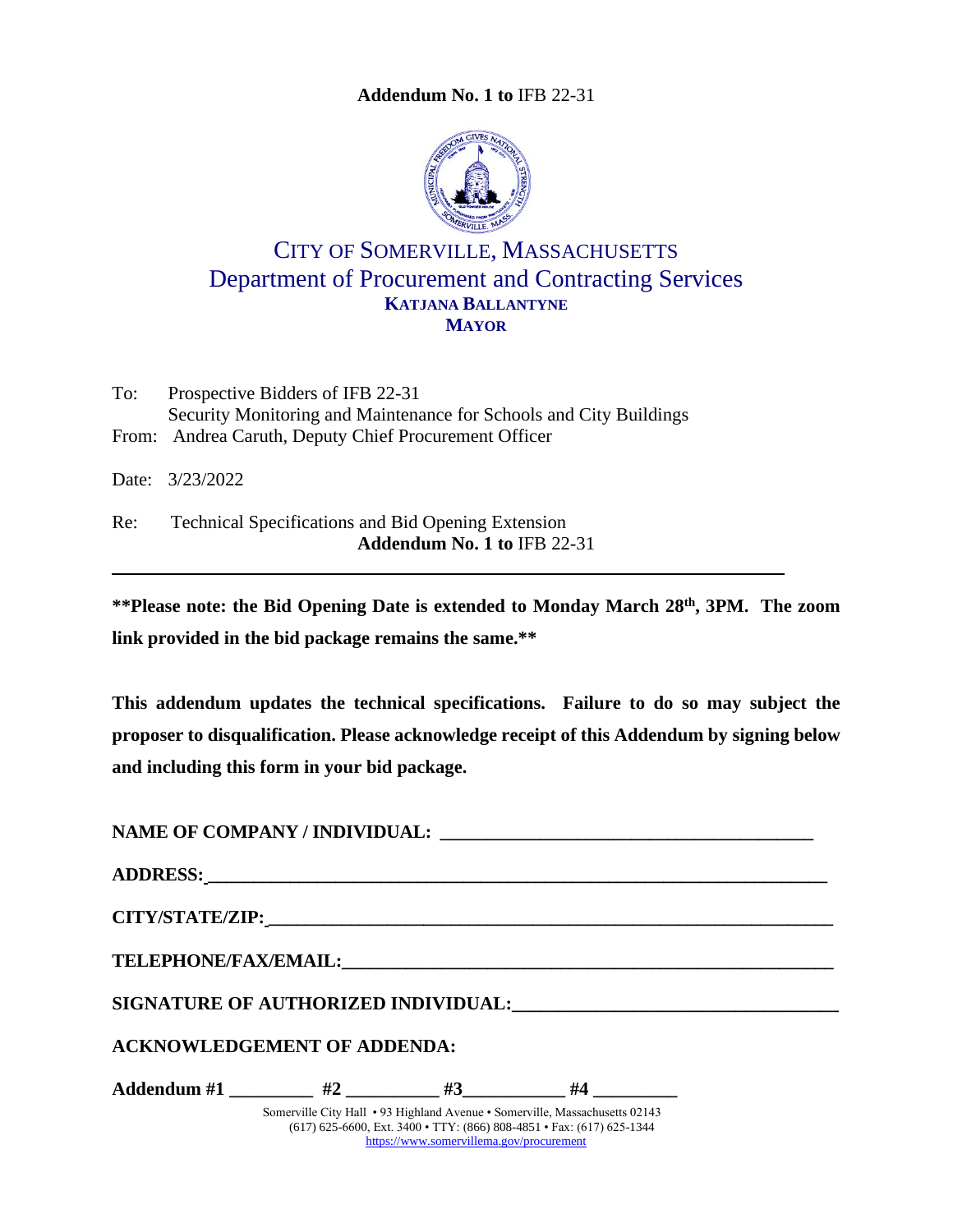# **PART 3: TECHNICAL SPECIFICATIONS**

## **SCOPE OF SERVICES/SPECIFICATIONS**

### I. INTENT

This contract is for the Lease Maintenance (including repairs), Central Station Monitoring and Guard Response of the existing intrusion alarm systems; scheduled and on-call repairs for the City of Somerville. All City owned equipment is to remain the property of the City, as presently installed. Any new equipment installation, and paid for by the City, will be the property of the City of Somerville. **The Contract term will be for one year.**

The City will retain the option right to purchase any leased equipment (at cost plus 15%), at a later date.

### II. MATERIALS/PROCEDURES/REQUIREMENTS

#### A**.** EQUIPMENT

- 1. All equipment shall be approved by Underwriters Laboratories for the purpose of Burglar Alarm **Protection**
- 2. All wiring to conform to UL standard #681.
- 3. All motion detection devices to be Ultrasonic or Passive Infrared type.
- 4. All sound monitoring devices to be Multraguard. Multraphone detection units or acceptable equal approved by the City.
- 5. Contractor shall include 100% warranty on parts and labor in the event of malfunctions or from normal wear and tear which is causing malfunctions. Contractor will not include cost of replacement or repair of equipment caused by vandalism or an Act of God. The City will be responsible for the cost of any replacement or repair of damaged equipment due to vandalism or an Act of God.
- 6.

#### B. LENGTH OF CONTRACT

The Contract shall be for a period of one year with an option for (2) one-year extensions.

#### C. PROTECTION OF PERSON/PROPERTY/REGULATIONS

The contractor shall take all precautions to protect the City's property from injury and be held responsible for all employees or any person or persons, instrument or device, directly or indirectly employed by him. Any corresponding damages shall be replaced, repaired and paid for by the Contractor to the satisfaction of all parties concerned including the City of Somerville.

#### D. LAWS AND REGULATIONS

The Contractor shall comply with all Federal, State and Local Ordinances and Regulations Governing the type of work called for in these specifications.

E. SERVICES:

#### **SERVICES TO BE PROVIDED**

- 1. Monitoring and recording the normal opening and closing signals at the Central Station.
	- a. The Contractor will be responsible to notify an authorized person in the event the alarm system is not set within a ½ hour after its scheduled closing time.
	- b. The Contractor will be responsible to notify an authorized person in the event the freezer and/or boiler alarm is activated.
- 2. Monitoring and recording the abnormal opening and closing times along with recording the name and code number of the authorized person entering or remaining in the building.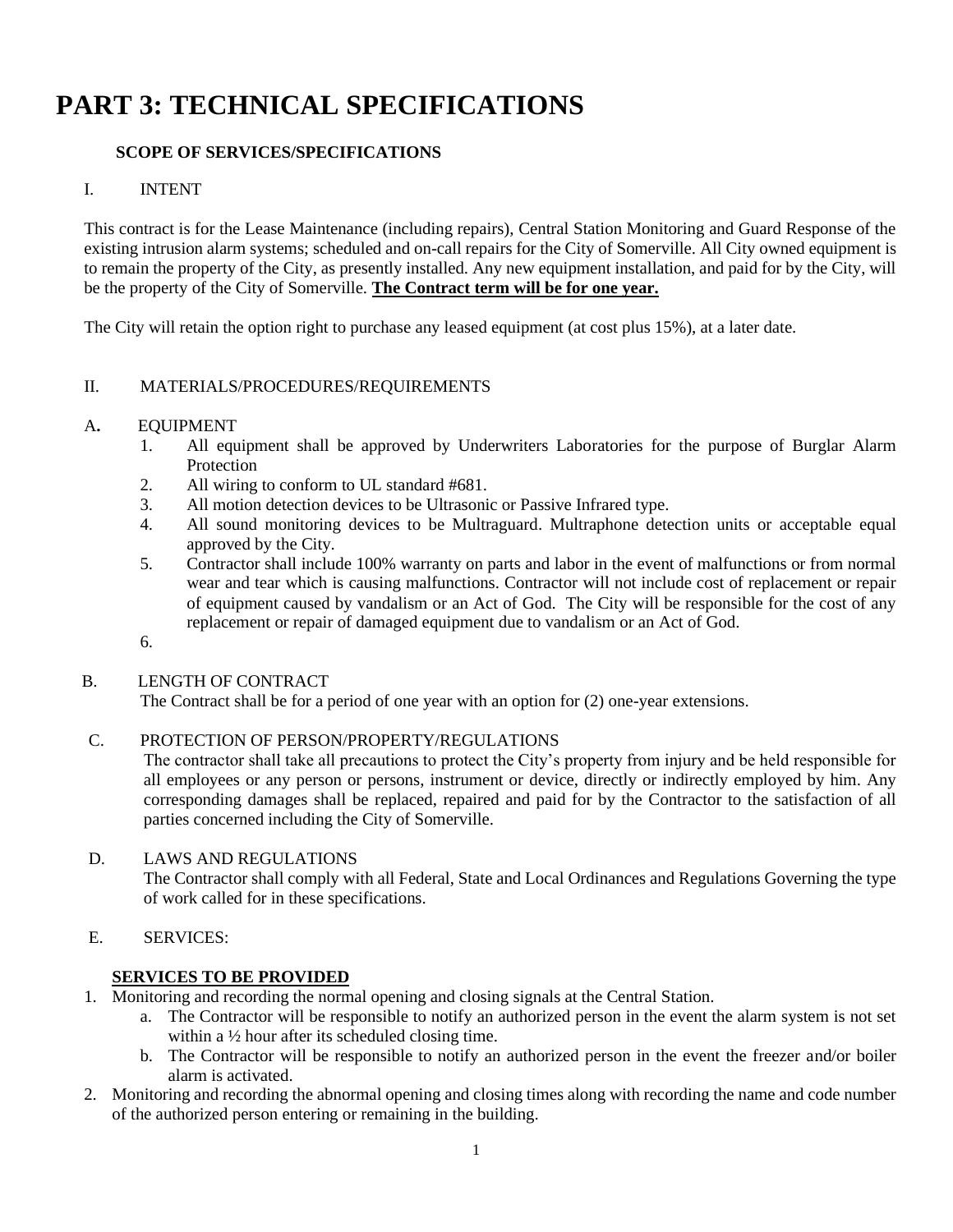- 3. Monitoring and recording all information with regard to an alarm; the time alarm originated, the police officer notified, the time the guard arrived, the School Department personnel who was notified and the time the system was re-secured.
- 4. Records of all events shall be retained at the Central Station for a minimum of one (1) year and shall upon request by the Owner be opened for inspection by their authorized agent.
- 5. Contractor will pay for the equipment needing replacement.

## **SYSTEMS OPERATIONS**

All Systems shall be connected to the Central Station via a 2-way, 24 hour supervised radio communication link and shall transmit the following independent and different signals.

- a. Day Opening
- b. Night Closing
- c. Motion Alarms
- d. Door Alarms
- e. 2-way, 24 hour supervised radio communication link failure
- f. 24-hour boiler malfunction at the High School and Powder House.
- g. 24-hour freezer malfunction at the High School, Powder House, Argenziano, Winter Hill and East Somerville Schools.
- h. 24 low temperature supervision at all schools
- i. High temperature supervision at Somerville High School.

The existing dialer type communication shall be used to verify openings and closings.

### **OPERATING HOURS**

The City will establish a set of operating hours to determine the periods of time during which protection is to remain in effect. Those persons having authority to re-enter the protected area, while the protection is in effect, will receive individual coded, numbered pass cards which are to be used when arranging for irregular entries.

A permanent daily record will be maintained of the hours during which the protection is usually in effect. All irregular openings will be logged along with the coded numbered pass card holder authorizing such reopening. Should anyone neglect to set the alarms, a coded numbered pass card holder would be notified so that the Owner would not go unprotected that night.

### **UNDER LEASE MAINTENANCE CONTRACT**

- 1. One Scheduled preventative maintenance visit, to all building and school locations, shall be provided and to consist of one hundred percent (100%) mechanical and electrical inspection of Burglar Alarm Systems and monitoring devices under the Lease Maintenance Contract. All repairs to the leased equipment are at the expense of the Vendor. The City will pay for any repairs to City owned equipment only.
- 2. Trained operators must respond to emergency request for services within a two-hour time period, twenty-four hours a day, seven days a week.
- 3. The Vendor, under the Lease Maintenance Contract will provide all labor, parts, batteries etc., and equipment required to maintain their Burglar Alarm Systems on behalf of the City of Somerville.
- 4. The Vendor may not sub-contract any of the following, on behalf of the City of Somerville:
	- o Burglar Alarm System Maintenance,
	- o Repair Services,
	- o and Central Station Monitoring Services
- 5 All Vendor Work Orders must be signed by the DPW Superintendent of Buildings and Grounds, or his designee authorizing the work to be performed on a City Building. Any Invoices that are presented for payment, that do not have a signed work order backup, by a City designee, will not be paid by the City.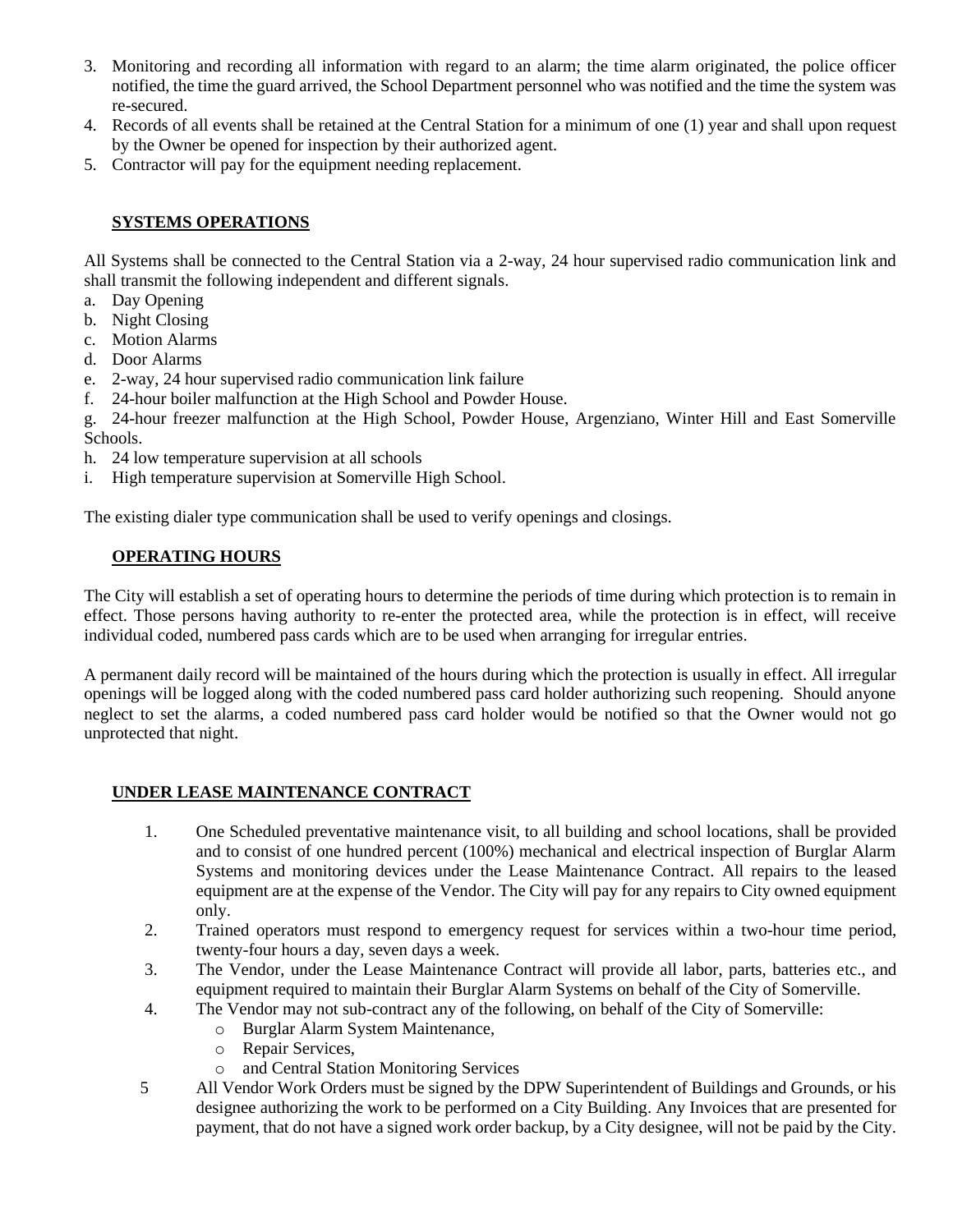# **NOT UNDER LEASE MAINTENANCE CONTRACT**

- 1. Provide estimates, when requested, for services/material not provided for under the Lease Maintenance Contract.
- 2. The Vendor must provide a copy of the list pricing (before any discounting) of parts and materials that will be provided to the City of Somerville, for repairs that are not covered under the Lease Maintenance Contract. All such repairs will be approved, ahead of time, by the DPW Superintendent of Buildings and Grounds. A signed work order must be provided.
- 3. The Vendor may not sub-contract any portion of repairs and servicing, not provided for under the Lease Maintenance Contract, unless prior approval received from the DPW Superintendent of Buildings and Grounds.

### **TELEPHONE LINES**

The lines used as part of the Owner's regular phone system shall be used to monitor openings and closings via dialer equipment. This provides the bidder the option of utilizing telephone lines for backup to the radio transmitters. Any connection made to the Somerville Phone System shall be under the direct supervision of the Somerville Telecommunications Department.

#### **GUARD RESPONSE**

- 1. All Guards dispatched by the Central Station shall be uniformed, trained, bonded security guards with appropriate credentials.
- 2. All vehicles to be used by Guards are to be equipped with 2-way radios. Guards are to be equipped with portable units.
- 3. The Guard response is to be coordinated with the Somerville Police Dept.
- 4. Guard response should be within fifteen (15) minutes of signal transmission.

#### III. CENTRAL STATION

The Vendor must identify their Central Station Monitoring facility, including: the address of the facility, the # of employees at the facility, and the name of the owner of the facility. The Central Station Monitoring facility may not be sub-contracted.

- 1. Central Station is to be approved and listed by Underwriters Laboratories.
- 2. Central Station to be manned twenty-four (24) hours, seven (7) days a week.
- 3. Operators must be fully trained in use of Central Station equipment.
- 4. Central Station will maintain and provide 2-way radio Communication with the guards responding. The guards will also be equipped with two-way radios.
- 5. The Vendor's Central Station and Maintenance Operation facilities shall be located no more than ten (10) miles from the City of Somerville.
- 6. Central Station to maintain control of all standard opening and closing schedules by means of numbered passcard systems.
- 7. Central Station to maintain control of all authorized irregular opening and closings with name and passcard number of persons who authorized an irregular opening.
- 8. The Central Station will be responsible to notify an authorized person in the event the alarm system is not set within ½ hour after its scheduled closing time.
- 9. Central Station will be responsible to notify an authorized person, in the event a freezer, boiler or MIS system alarm is activated.
- 10. Central Station to submit a weekly log to the City with record of all openings and closings with name and passcard number of persons who authorized an irregular opening.
- 11. Central Station to maintain list furnished by the City of Somerville of contact Persons, should an alarm occur and need to notify these persons.
- 12. In the event of an alarm, Central Station to notify Somerville Police.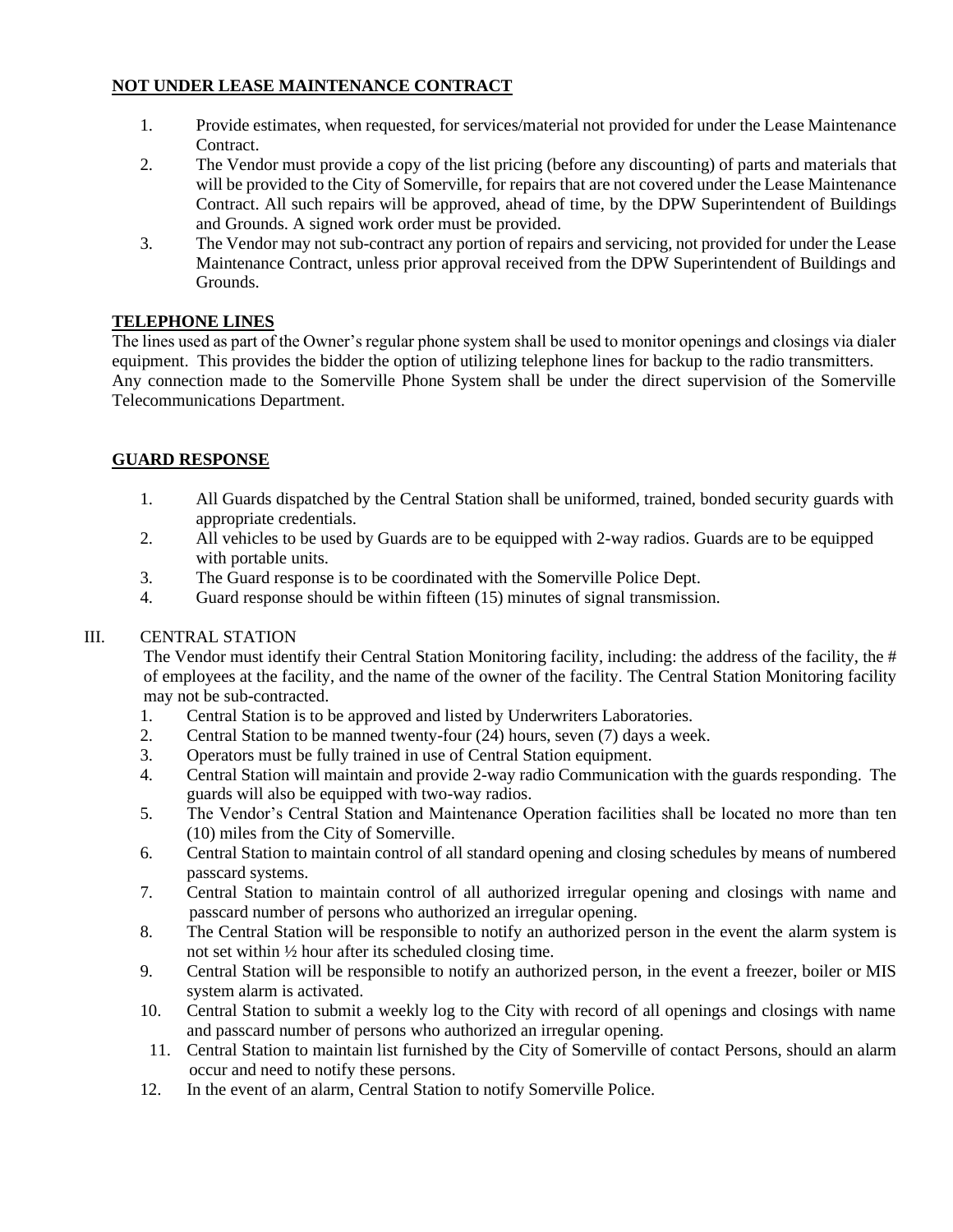# IV. LOCATIONS

# **A. City Buildings**

| 1  | Somerville Recreation Commission, 19 Walnut Street                           |
|----|------------------------------------------------------------------------------|
| 2  | Somerville City Hall, 93 Highland Avenue                                     |
| 3  | City Hall Annex, 50 Evergreen Avenue                                         |
| 4  | Central Library, 77 Highland Avenue                                          |
| 5  | West Branch Library, 40 College Avenue (Currently offline but will be added) |
| 6  | East Branch Library, 115 Broadway                                            |
| 7  | Somerville Youth Services, 1 Powderhouse Square                              |
| 8  | Old Fire House Community Center, 165 Broadway                                |
| 9  | Department of Public Works and Water & Sewer, 1 Franey Road                  |
| 10 | Traffic and Parking (2 systems), 133 Holland Street                          |
| 11 | Mayor's Office, 93 Highland Ave                                              |
| 12 | City Hall MIS System, 93 Highland Ave                                        |
| 13 | Blessing of the Bay Boathouse, 32 Shore Drive                                |
| 14 | 45 College Ave Church                                                        |
| 15 | The Armory, 191 Highland Ave                                                 |

# **\*\* Buildings on this list may be added or deleted during the term of the contract period.**

## **B. School Buildings**

| <b>School Building</b>                                                | <b>Radio Transmitter Receiver</b> | <b>Control</b> | Zone |
|-----------------------------------------------------------------------|-----------------------------------|----------------|------|
| Argenziano School<br>(2 systems Washington                            |                                   | $\overline{2}$ | 11   |
| Street Fire/Intrusion)                                                |                                   |                |      |
|                                                                       |                                   |                |      |
| Brown School 210 Willow Avenue                                        | 1                                 | 1              | 18   |
| Capuano Center 150 Glen Street                                        |                                   | 1              | 52   |
| Cummings School 93 School Street                                      | 1                                 | 1              | 17   |
| East Somerville School 115 Pearl Street<br>(2 Systems Fire/Intrusion) | $\mathbf{1}$                      | $\overline{2}$ | 173  |
| Edgerley Education Center 33 Cross Street                             | $\mathbf{1}$                      | 1              | 10   |
| Healey School 5 Meacham Street                                        |                                   | 1              | 62   |
| Kennedy School                                                        |                                   |                |      |
| 5 Cherry Street                                                       |                                   | 1              | 74   |
| Somerville High School 81 Highland Avenue                             |                                   | 5              | 76   |
| West Somerville Comm. School 177 Powder<br>House Boulevard            |                                   | 1              | 24   |
| Winter Hill School 115 sycamore Street                                |                                   | 2              | 24   |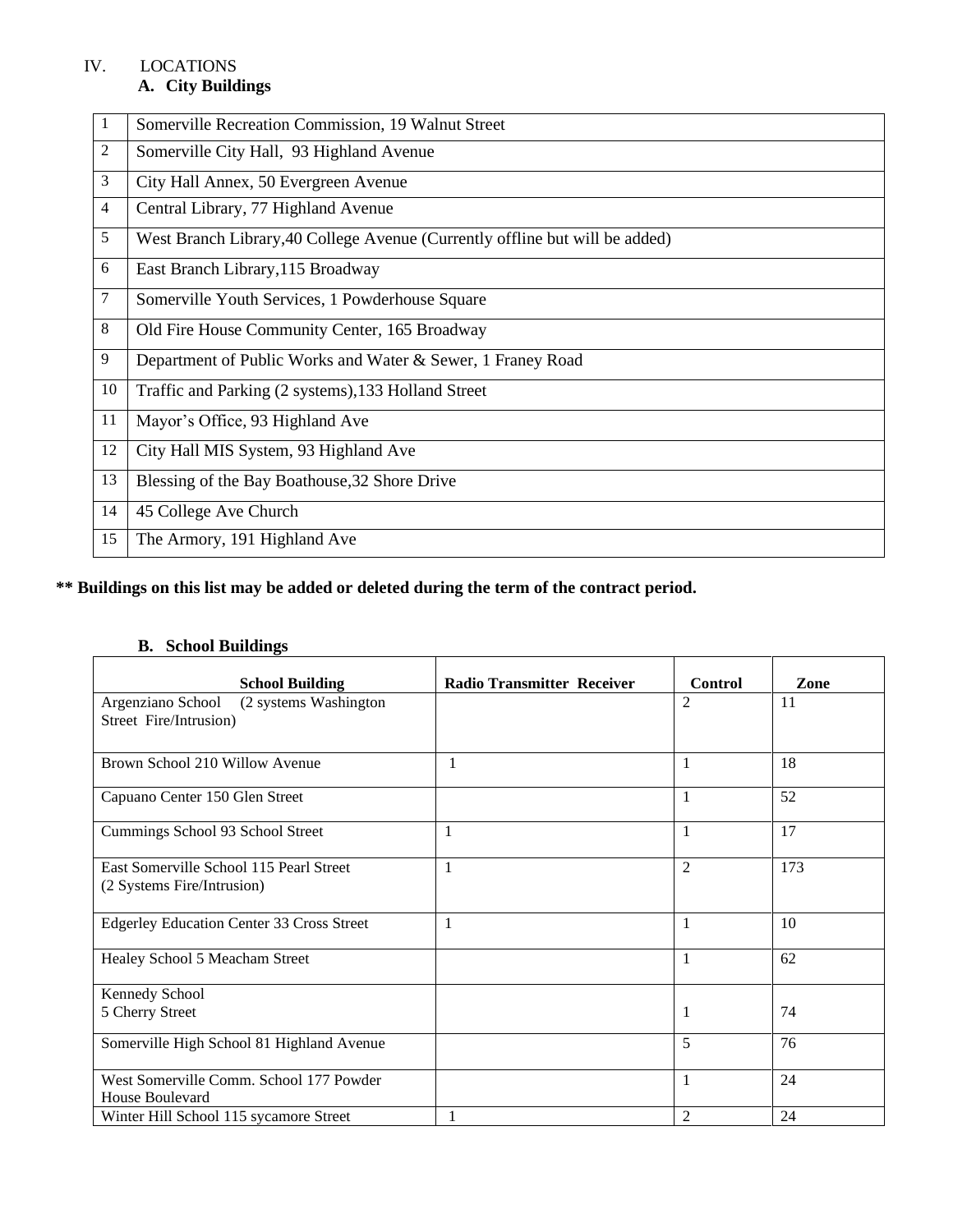| (LEASED)                             |  |  |
|--------------------------------------|--|--|
| School Administration<br>(2 systems) |  |  |
| 42 Cross Street Fire/Intrusion)      |  |  |

- 1. **Somerville Recreation Commission – 19 Walnut Street –** Equipment owned by Special Agent Systems, Inc.
	- Napco 1008E Control Panel
	- Napco Keypad
	- Sentrol Contacts
	- Motion Detectors
	- Low Temperature Sensor
	- Standby Battery
	- Interior Siren
	- Connection to building Fire Alarm System

#### 2. **Somerville City Hall – 93 Highland Avenue** – Equipment owned by Special Agent Systems, Inc.

- Napco 3000 Control Panel
- (3) Napco EZM Expansion Modules
- (1) Napco expad
- (2) standby batteries
- Interior Electronic Siren
- Siren Driver
- Hold Up Buttons
- Sentrol Contacts
- Telguard TG-7 Full Data Cellular Transmitter
- Motion Detectors
- Low Temperature Sensor
- 3. **City Hall – MIS– 93 Highland Avenue Panel, EZM and Keypad owned by City**: all other Equipment owned by Special Agent Systems, Inc.
	- Napco Gem 3200 Control Panel (1) Air Flow sensor connection
	- 1 Napco Gem RP1CA Keypad (1) Standby battery
		-

- Sentrol Contacts
- Ademco Water Sensors
- Siren
- Power Out Alert Sensors
- 1 High Temperature Sensor
- 1 Ademco Waterbug Module
- Siren Driver
- 1 Napco EZM Module
- Motion Detectors
- Hold-up Buttons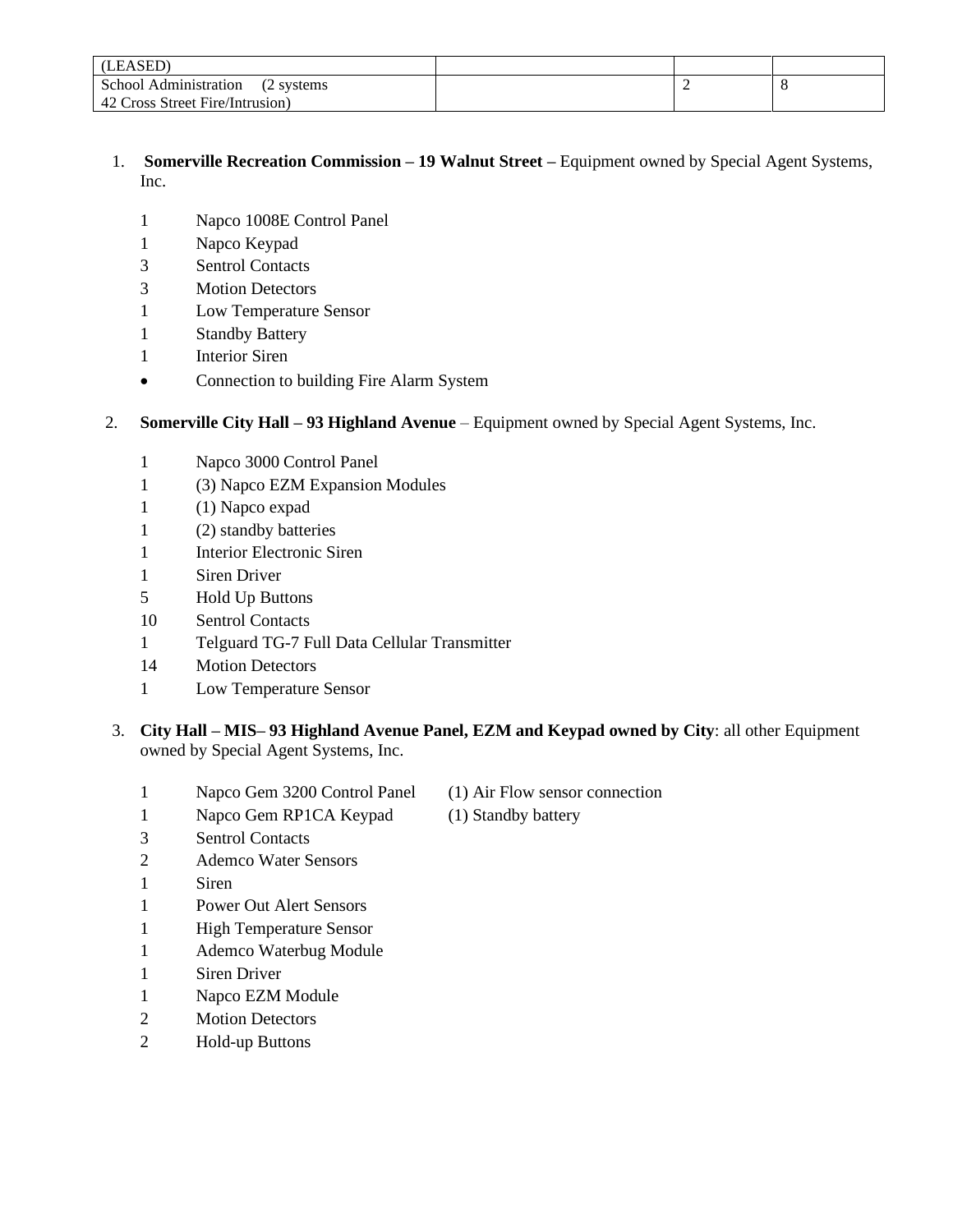#### 4. **City Hall Annex – 50 Evergreen Avenue**: **Equipment owned by Special Agent Systems, Inc.**

- 1 Napco SS 4561 Control
- Napco Keypad
- Sentrol Contacts
- Motion Detectors
- Siren (interior)
- Standby Battery
- Electronic Siren Interior
- Low Temperature Sensor
- Connection to building Fire System
- 5. **Central Library – Highland & Walnut Streets – Control Panel & Keypad owned by Special Agent Sytems, Inc** – Balance owned by City of Somerville
	- Napco SS4516 Control Panel
	- Napco Keypad
	- Boiler Failure Tie-In
	- Standby Battery
	- Electronic Siren Interior
	- Sentrol Contacts
	- 2 Motion Detectors
- 6. **West Branch Library – 40 College Avenue** Equipment owned by Special Agent Systems, Inc.
	- Napco SS4516 Control Panel
	- Napco Keypad
	- Standby Battery
	- Interior Electronic Siren
	- Motion Detectors
	- 1 Low Temperature Sensor
	- Sentrol Contacts
	- HUB 2B Buttons
	- Connection to building fire system

### 7. **East Branch Library – 115 Broadway** Equipment owned by Special Agent Systems, Inc.

- Napco SS4516 Control Panel
- Napco Keypad
- Sentrol Contacts
- Interior Siren
- Standby Battery
- 1 Low Temperature Sensor
- Hold Up Button
- 2 Motion Detectors
- Connection to building Fire System

#### 8. **Powderhouse Square – Field House** Equipment owned by Special Agent Systems, Inc**.**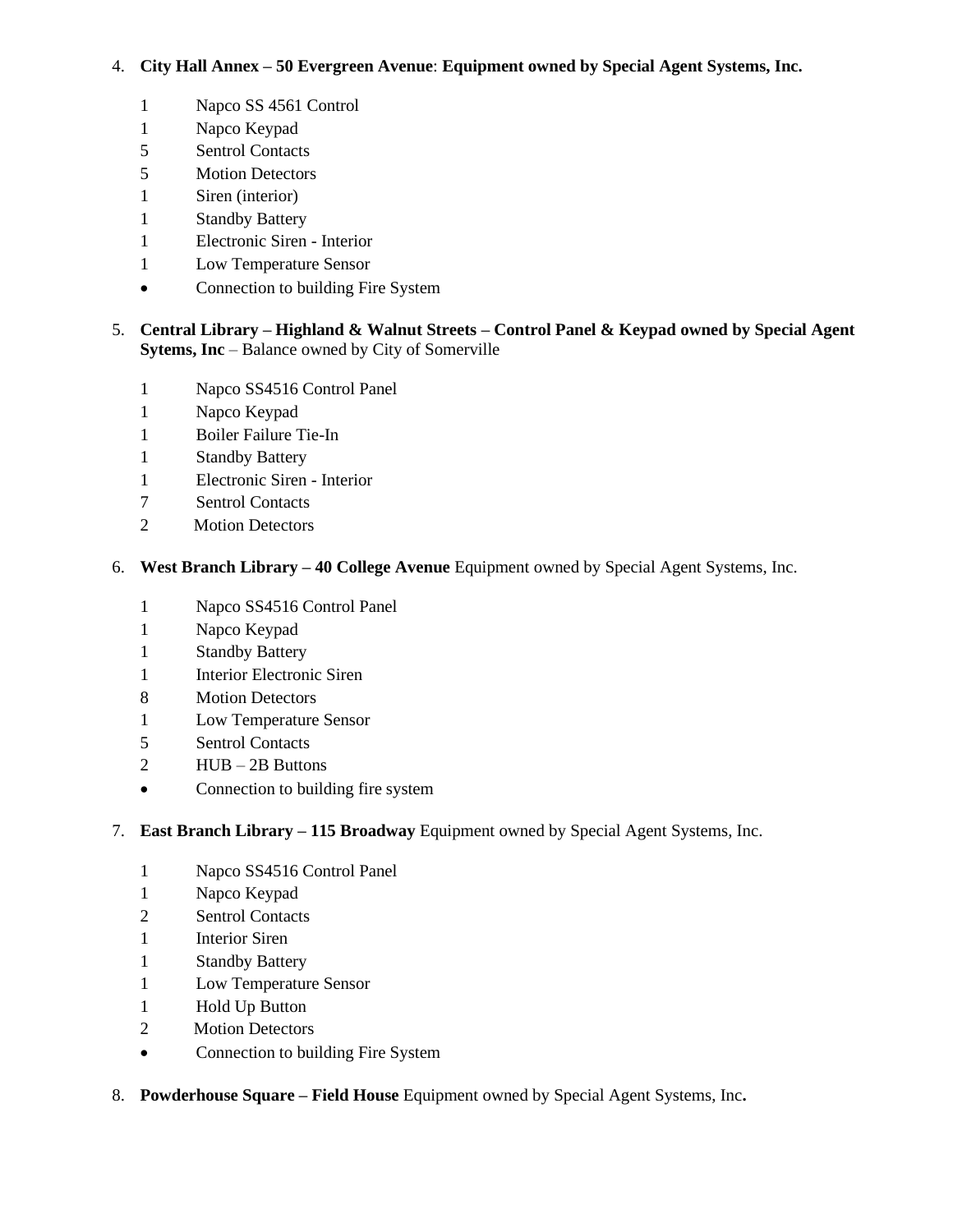- Napco SS4516 Control Panel
- 1 Napco Keypad
- Standby Battery
- Siren Interior
- Low Temperature Sensor
- Tamper Switch
- Sentrol Contacts
- Motion Detectors
- Connection to building Fire System

## 9. **Old Fire House Community Center – 165 Broadway** – Equipment owned by Special Agent Systems, Inc.

- Napco 1008 Control Panel
- Napco Keypad
- Low Temperature Sensor
- Standby Battery
- 1 Exterior Electronic Siren
- 6 Sentrol Contacts
- 3 Motion Detectors

### 10. **Department of Public Works – One Franey Road** – Equipment owned by Special Agent Systems, Inc.

- Napco SS 4516 Control Panel
- Napco Keypad
- Sentrol Contacts
- Low Temperature Sensor
- 1 Standby Battery
- Electronic Siren Exterior
- Motion Detectors

### 11. **Traffic and Parking – 133 Holland Street** – Equipment owned by Special Agent Systems, Inc.

- Napco 1008 Control Panel
- Napco 3000 Control Panel
- Napco Keypads
- Interior Electronic Siren
- Siren Driver
- Exterior Electronic Siren
- 12 Sentrol Contacts
- Hold Up Buttons
- Low Temperature Sensors
- Motion Detectors
- Standby Batteries
- Napco EZM Modules

#### 12. **Mayor's Office: 93 Highland Ave -** Equipment owned by Special Agent Systems, Inc.

- 1 Napco Control with Standby battery
- 1 Napco on/off Touch Pad
- 1 Inside Siren
- 5 Sentrol Contact
- 5 Motion Detectors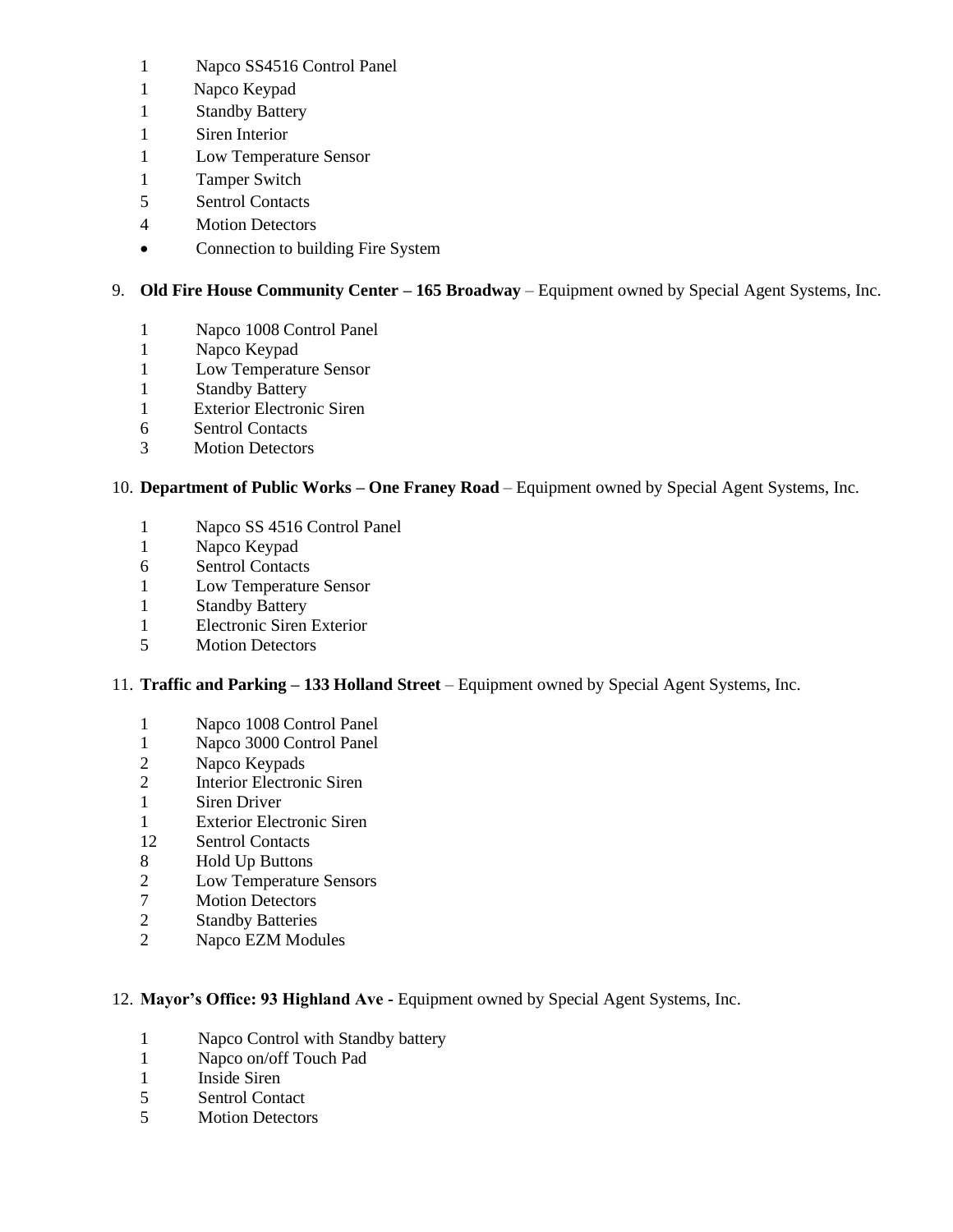#### 1 Standby Battery

1 Siren Driver

#### 13. **Blessing of the Bay Boathouse: 32 Shore Drive** Equipment owned by Special Agent Systems, Inc.

- 1 Napco 1008e control
- 1 On/off touchpad located inside entry door
- 1 Inside siren
- 6 Doors protected by magnetic contacts
- 2 PIR motion detectors

\*\*Any Systems and/or equipment not listed in the above building locations are owned by the City of Somerville.

#### V. EXAMINATION OF PREMISES

The contractor shall fully acquaint himself of the existing conditions where the work is to be done. Each bidder must visit each location to determine the overall requirements and exact location of all areas to be alarmed. The contact person to arrange visits to all locations is the Superintendent of Building and Grounds, Department of Public Works, Franey Road, Somerville, MA 02145, 617-625-6600. ext. 5210.

#### VI. PROTECTION OF PROPERTY

The contractor shall take all precautions to protect the City of Somerville's property from injury and be held responsible for all employees or any person or persons, instrument or device directly or indirectly employed by him. Any corresponding damages shall be replaced, repaired and paid for by the Contractor to the satisfaction of all parties concerned including the City of Somerville.

#### VII. QUALITY OF WORKMANSHIP

All work must be done in a thorough workmanlike manner by fully qualified skilled technicians. The Contractor shall be fully qualified to do all kinds of alarm work. The City of Somerville reserves the right to judge on the quality of workmanship of those bidding based either on work performed for the City of Somerville in the past or on work performed for companies or for other cities or towns. New companies not known to the City will be required to provide references for similar work performed, before a contract will be awarded.

All bidders should note that the quality of workmanship shall be a determining factor when awarding this bid.

#### VIII. EXPERIENCE

The Contractor shall have been established in the Alarm Systems Field for at least five (5) years. References to be furnished upon request of the City.

### IX. SERVICE

The Contractor shall have a qualified service staff to assure against unreasonable shut-downs and he shall specify the times he can be available during regular hours and emergency hours on the Proposal Sheet. The Contractor must be able to respond to an emergency call within two (2) hours of being notified by the City.

#### X. ESTIMATES AND SURVEYS

The Contractor shall, as required, furnish written estimates and survey problem jobs at no additional cost to the City.